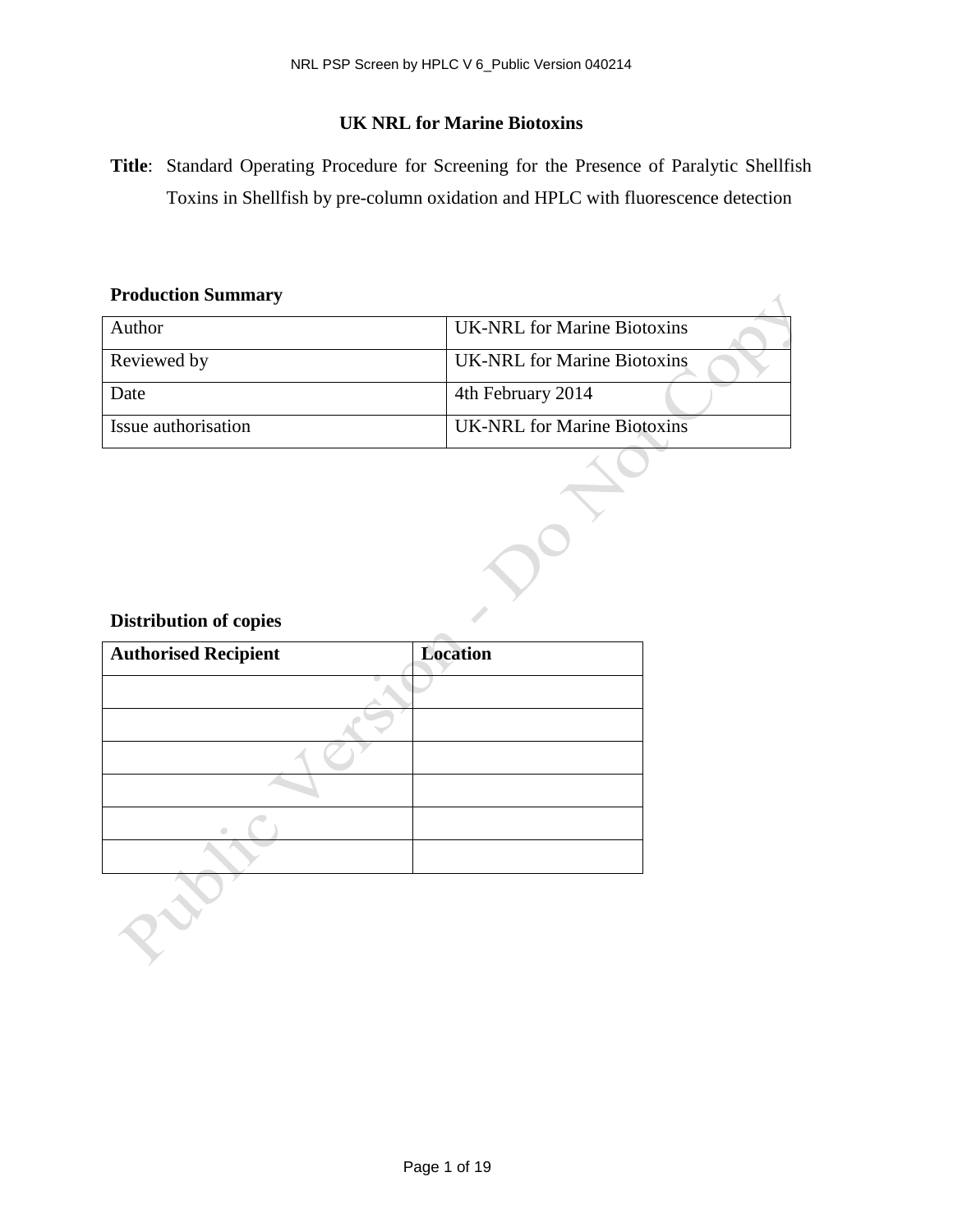# **History of Procedure**

| <b>Issue</b> | Date issued               | <b>Changes</b>                              |
|--------------|---------------------------|---------------------------------------------|
| Version 1    | 27 March 2008             |                                             |
| Version 2    | 12 March 2009             | 1. Aim and Scope revised                    |
|              |                           | 4. Environmental control revised            |
|              |                           | 6. Storage and expiry of reagents clarified |
|              |                           | 7. Standards revised to include dcNEO       |
|              |                           | 12. Storage of standards modified           |
|              |                           | 14. Additional centrifugation permitted     |
|              |                           | 19 Reversal of reagent addition steps       |
|              |                           | 20 Revision of routine procedure            |
|              |                           | 22. Revision of LRM data collated           |
|              |                           | 23 Revision of data analysis                |
|              |                           | <b>Updating of Annexes</b>                  |
| Version 3    | 7th June 2010             | 11.4 Update of Toxicity Equivalency         |
|              |                           | Factors                                     |
| Version 4    | 7th December 2010         | 1. Aim and Scope revised                    |
|              |                           | 4. Revision of table 1                      |
|              |                           | 6. Revision of tables                       |
|              |                           | 11-18. Revision of sections to include      |
|              |                           | reference to AOAC 2005.06 and inclusion     |
|              |                           | of dcNEO                                    |
| Version 5    | $14^{\text{th}}$ May 2013 | Revision of Sections, 1, 13-15, 17, 19 and  |
|              |                           | 21 to include details of modifications      |
|              |                           | which may be required for testing scallops. |
|              |                           | Revision of Tables 3 and 4 to include       |
|              |                           | modifications for testing scallops.         |
|              |                           | Inclusion of Turner and Hatfield (2012) in  |
|              |                           | Document section (details of modifications  |
|              |                           | for scallops).                              |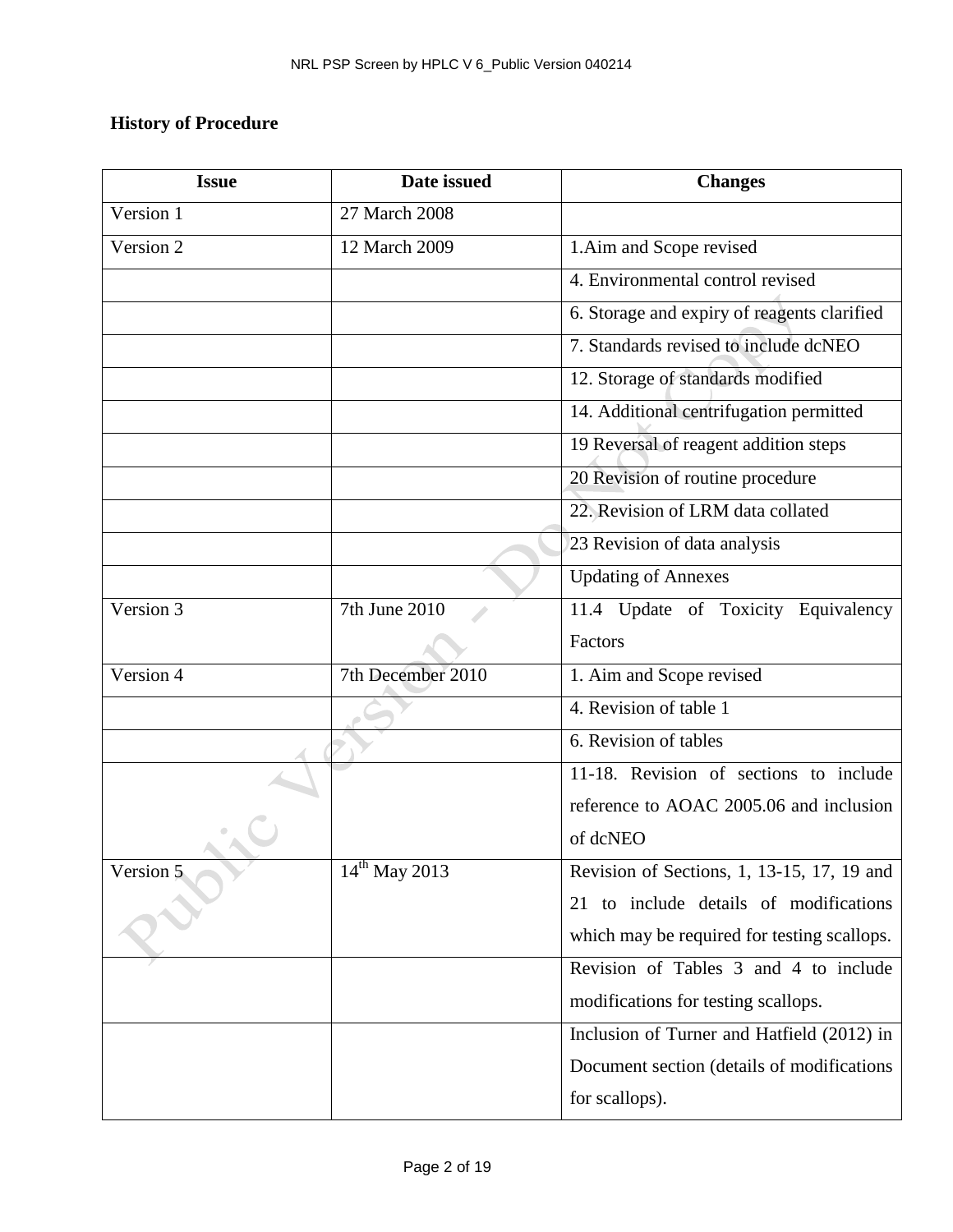| Issue     | Date issued   | <b>Changes</b>                            |
|-----------|---------------|-------------------------------------------|
| Version 6 | February 2014 | Inclusion of optional semi-quantitative   |
|           |               | approach.                                 |
|           |               | Section 7 revised to include reference to |
|           |               | contingency arrangements.                 |

#### **1. AIM AND SCOPE**

The aim and scope of the method is to screen shellfish from the UK statutory biotoxin monitoring programme by HPLC for the presence of the Paralytic Shellfish Poisoning (PSP) toxins.

The method must be able to detect at least the following toxins: saxitoxin (STX), neosaxitoxin (NEO), gonyautoxins 2 and 3 (together: GTX2,3), gonyautoxins 1 and 4 (together: GTX1,4), decarbamoyl saxitoxin (dcSTX), gonyautoxin 5 (B-1 or GTX5), N-sulfocarbamoyl gonyautoxins 2 and 3 (together: C1, 2), decarbamoylgonyautoxins 2 and 3 (together dcGTX2,3) and decarbamoylneosaxitoxin (dcNEO or GTX7). Implementation of the method for specific species is dependent upon individual laboratories undertaking the necessary validation work. As a minimum, the method must be applicable to the testing of mussels, oysters (Pacific and native), hard clams, razor clams and cockles. For king and queen scallops, a modified methodology may be required to deal with the matrix suppression effects noted in these species. Internal validation must be conducted to determine whether the AOAC 2005.06 method is suitable for scallop testing, or if the refined methodology is more applicable.

Validation must be in accordance with Annex III of Regulation (EC) No 882/2004 and documented in a validation report. The method must be shown to meet the minimum performance criteria given in table 1 below when used in-house and be accredited to ISO 17025: 2005.

Laboratories are expected to take part in regular proficiency testing exercises (where available) and to perform satisfactorily in these tests.

The identification of the presence of PSP toxins relies on matching the retention time of any oxidation products in samples with those of the corresponding reference standards. If PSP toxins are identified the sample may be subjected to a semi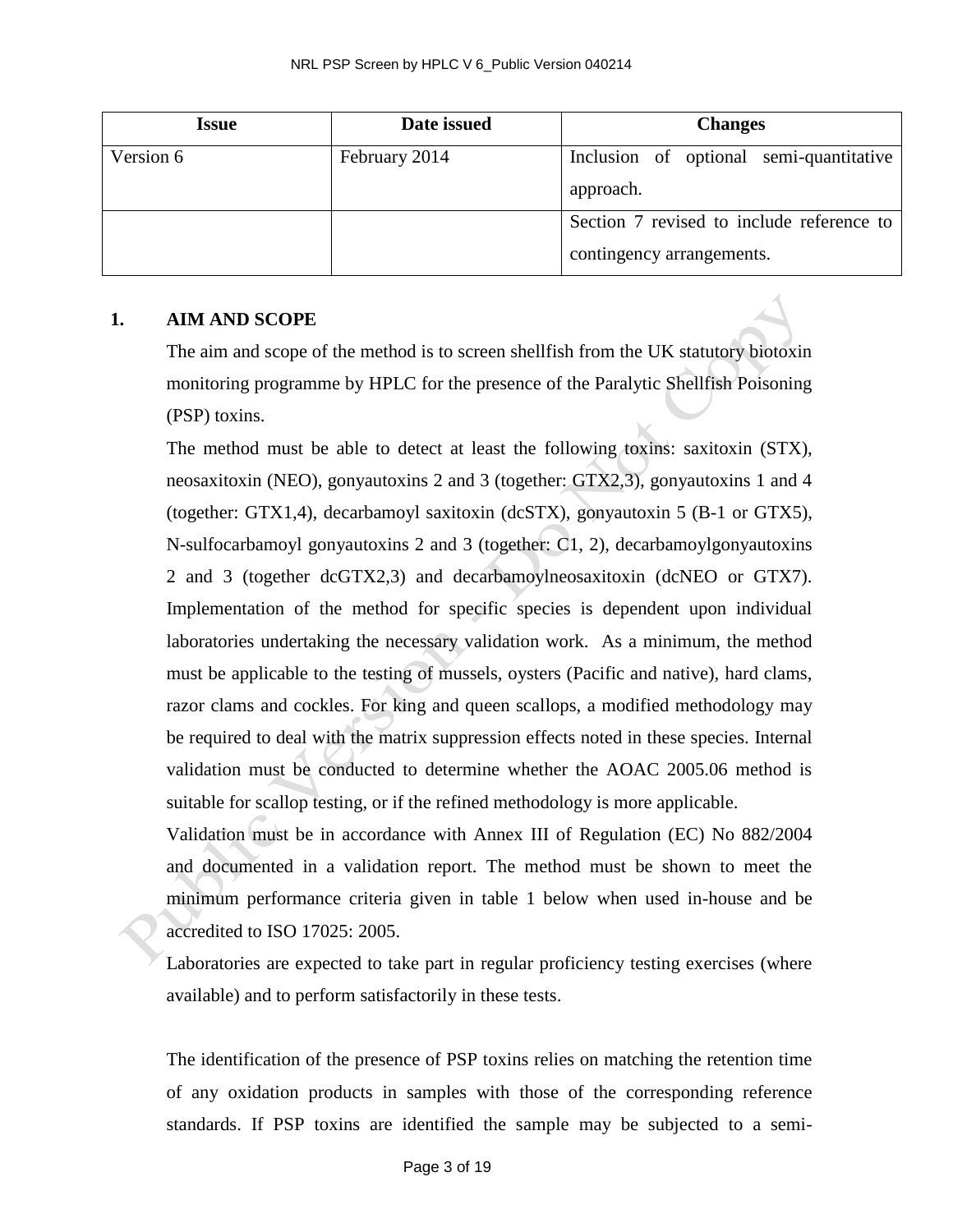quantitative screen analysis. Samples above a specified screen or semi-quantitative threshold are subsequently forwarded for quantitative testing.

| <b>Criteria</b>        | Min performance                                         |  |
|------------------------|---------------------------------------------------------|--|
| Limit of detection     | Min. $1/5^{\text{th}}$ action limit (s:n $\geq 3:1$ for |  |
|                        | diagnostic peak) for each toxin in each                 |  |
|                        | species of relevance, plus presence of                  |  |
|                        | applicable secondary peaks.                             |  |
| Limit of quantitation  | Not applicable                                          |  |
| Selectivity            | of co-extractive<br>Must<br>show absence                |  |
|                        | components resulting from impurities,                   |  |
|                        | or matrix<br>which<br>degradant<br>may                  |  |
|                        | compromise the identity of the analytes                 |  |
| Linearity              | Not applicable                                          |  |
| Recovery               | Method recovery: not applicable                         |  |
|                        | C18 SPE recovery: $\geq 70\%$                           |  |
| Precision: Intra-batch | Precision of each diagnostic toxin peak<br>$\bullet$    |  |
|                        | area $\leq 10\%$ (n=6) for each species of              |  |
|                        | relevance                                               |  |
|                        | Precision of toxin peak retention times                 |  |
|                        | $\leq$ 2.5% for each species                            |  |
|                        | Repeatability demonstrated<br>for                       |  |
|                        | assignment of both +ve ( $n\geq 6$ ) and -ve            |  |
|                        | duplicate samples (duplicates<br>$(n\geq 6)$            |  |
|                        | analysed in same batch)                                 |  |
| Precision: Inter-batch | Reproducibility of toxin peaks in<br>$\bullet$          |  |
|                        | positive control (LRM or other PSP                      |  |
|                        | contaminated samples) demonstrated                      |  |
|                        | with RSD% $\leq$ 20%                                    |  |
|                        | Repeatability demonstrated<br>for                       |  |
|                        | assignment of both +ve ( $n\geq 6$ ) and -ve            |  |
|                        | $(n\geq 6)$ samples (duplicates analysed on             |  |
|                        | different days)                                         |  |
| Uncertainty            | Not applicable                                          |  |
| Ruggedness             | Not applicable                                          |  |

**Table 1: Minimum Performance Criteria:**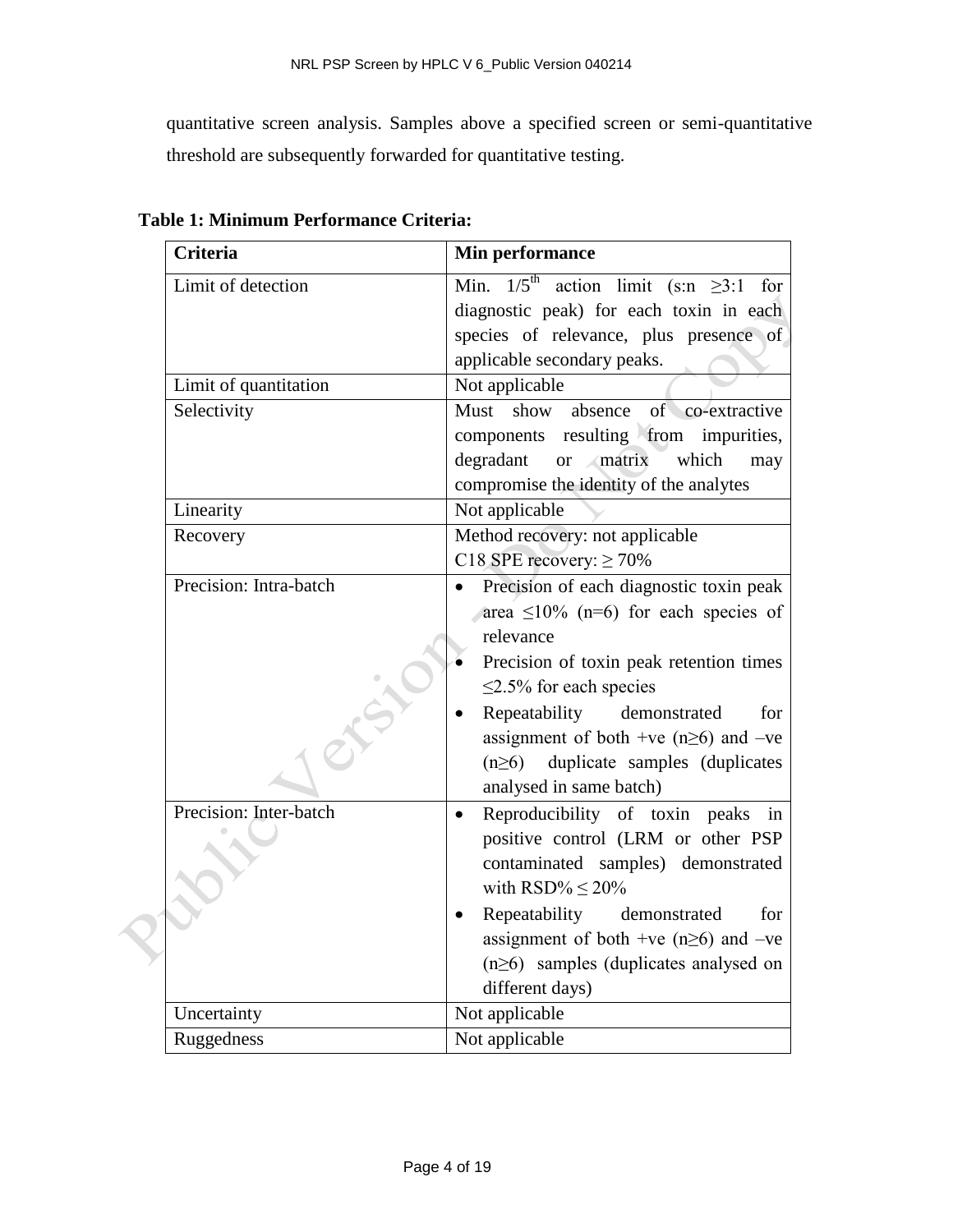#### **2. INTRODUCTION**

PSP toxins are potent neurotoxins produced by marine dinoflagellates. Ingestion of shellfish contaminated with these toxins may lead to paralytic shellfish poisoning. The symptoms of PSP include numbness or tingling sensations and muscular paralysis that may result in death through respiratory arrest. The EC regulations specific to PSP testing in shellfish are Regulation (EC) No. 853/2004 and 2074/2005 (as amended).

#### **3. PRINCIPLE OF THE METHOD**

The method is an adaptation of the AOAC Official Method 2005.06 (Lawrence *et al.,* 2005). The extracts are cleaned using C18 solid phase extraction cartridges. After periodate (and peroxide oxidation if necessary), they are analysed by HPLC using fluorescence detection. Peroxide and/or periodate oxidations are applied to cleaned extracts derived from an acetic acid extraction. After oxidation the presence of PSP toxins is established by comparing and matching the retention times of specific target chromatographic peaks with those derived from oxidised certified calibration standards. Positive samples may also be assessed using a semi-quantitative determination if required.

## **4. ENVIRONMENTAL CONTROL**

**Table 2: Storage criteria for whole shellfish, homogenates and extracts prior to official control analysis**

| <b>Matrix</b>   | Conditions to apply upon storage                                     |  |
|-----------------|----------------------------------------------------------------------|--|
| Whole shellfish | Whole shell fish which meet the criteria of section 4.1 may be       |  |
|                 | stored so that no longer than 72 hours elapses between sample        |  |
|                 | harvest and sample extraction. For example:                          |  |
|                 | a sample which takes 24 hours to reach the laboratory may<br>a)      |  |
|                 | be stored for a further 48 hours in the laboratory                   |  |
|                 | b) a sample which takes 48 hours to reach the laboratory may be      |  |
|                 | stored for only 24 hours in the laboratory.                          |  |
|                 |                                                                      |  |
|                 | Unless the shell fish were already in a frozen state when collected, |  |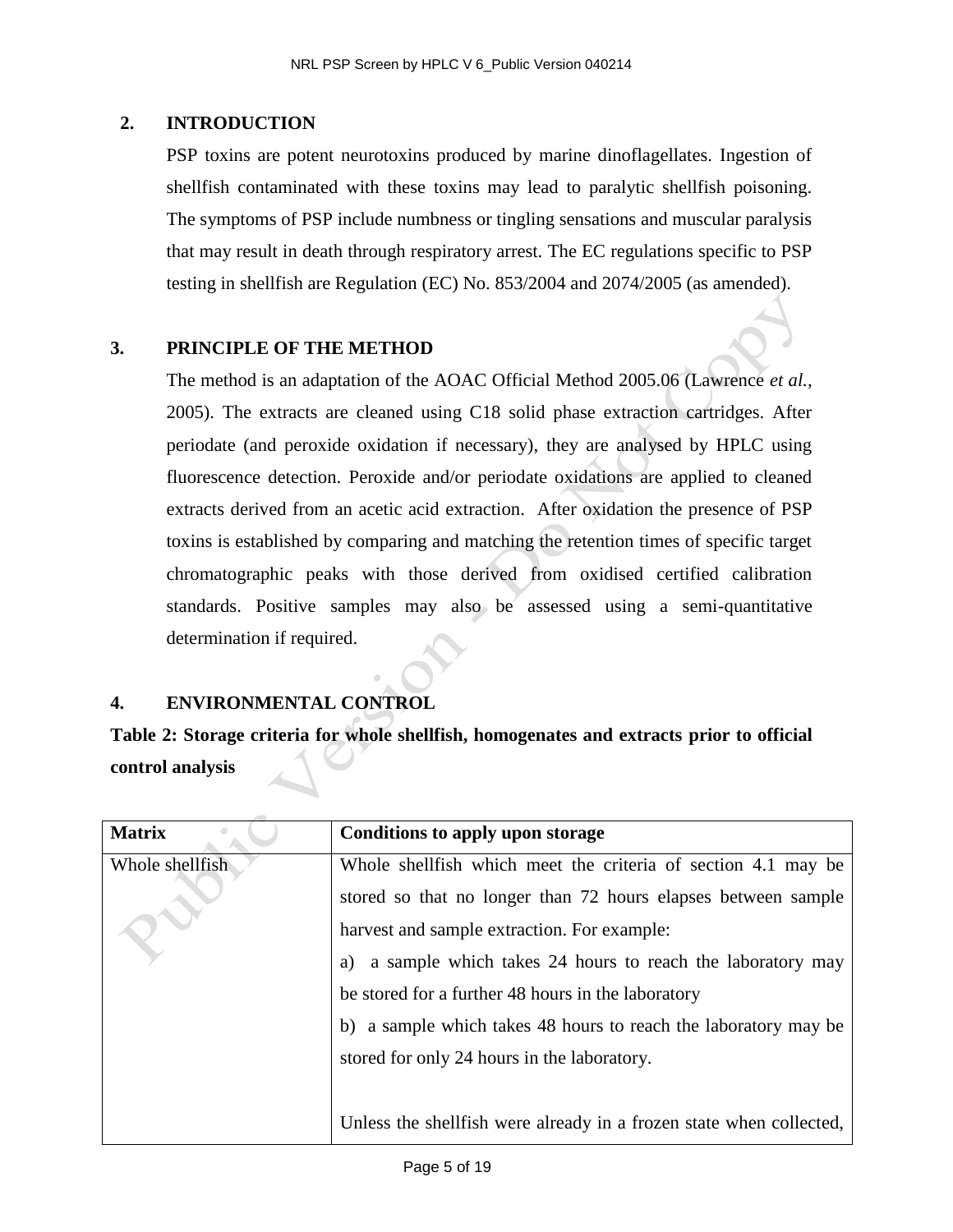|                              | shellfish should be stored at 2-8 <sup>o</sup> C. Frozen shellfish that have not |
|------------------------------|----------------------------------------------------------------------------------|
|                              | yet started to thaw may be stored at $\leq$ -10 <sup>o</sup> C.                  |
|                              |                                                                                  |
| Shellfish homogenates        | Should not be stored prior to extraction                                         |
| Acetic acid or HCl extracts  | May be stored at $2-8$ °C for a maximum of 5 days in total from the              |
| and C <sub>18</sub> extracts | day of extraction.                                                               |
|                              | In the event C18 extracts require storage prior to periodate and/or              |
|                              | peroxide oxidation, the cleaned extracts may be stored with or                   |
|                              | without any pH adjustment. Care should however be taken to                       |
|                              | ensure this is clearly marked.                                                   |
| Oxidised extracts            | Oxidised extracts must not be stored.                                            |

#### **5. SAFETY**

Reference should be made to individual laboratory risk assessments and COSHH documentation.

# **6. CONSUMABLES, EQUIPMENT, CHEMICALS AND REAGENTS**

- 6.1 Table 3 lists consumables, equipment, reagents and mobile phases, required to undertake the analysis. All chemicals and solvents are analytical grade or purer unless otherwise stated. All material used must be within their expiry date.
- 6.2 Equipment listed on Table 3 must be within calibration and fit for purpose before use.
- 6.3 Expiry dates for reagents and solutions must not exceed that of the manufacturers stated expiry date for the chemicals from which they are prepared. Storage conditions and expiry dates may vary with supplier.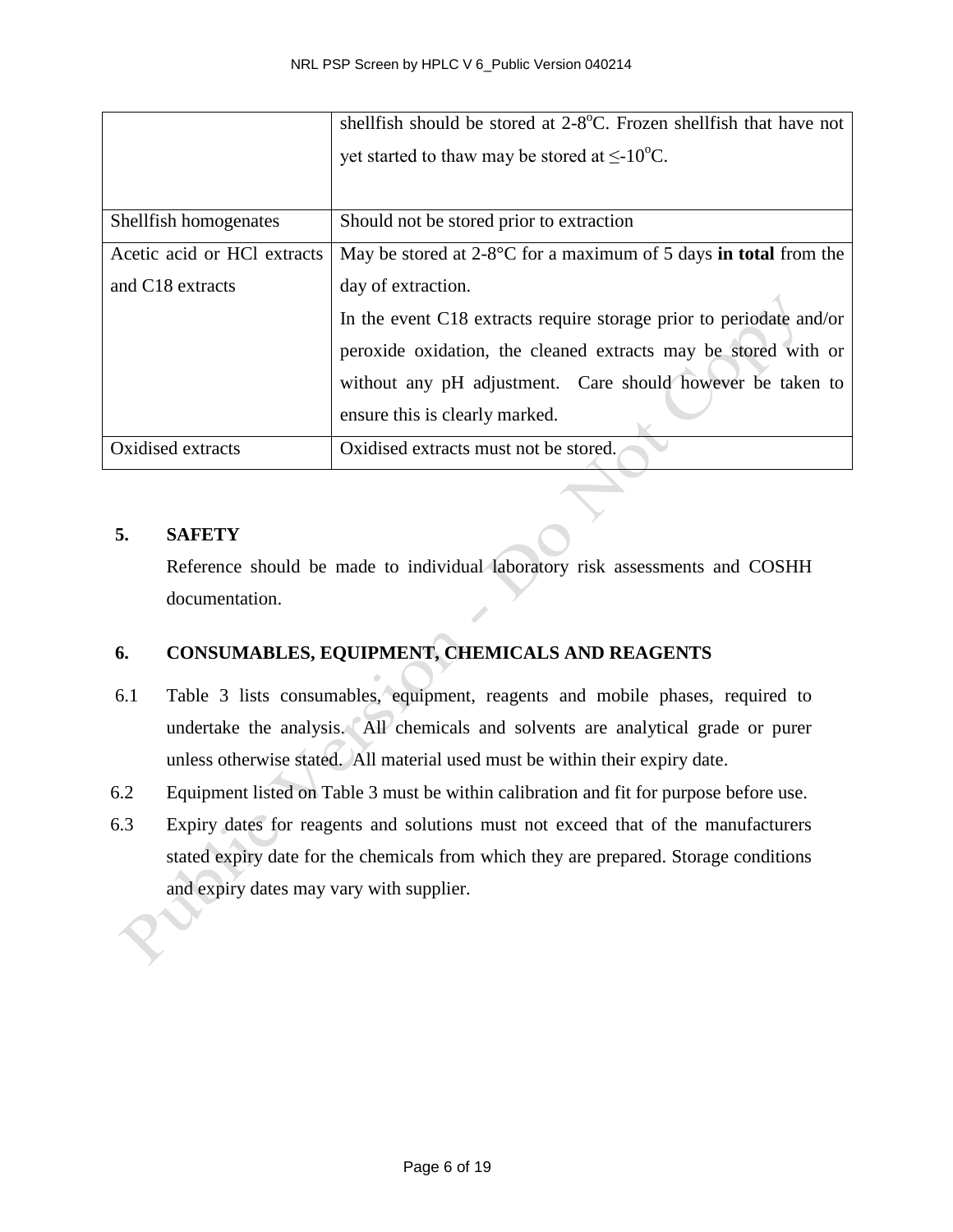| <b>Type</b> | <b>Item</b>                                 |  |
|-------------|---------------------------------------------|--|
| Consumables | Glassware                                   |  |
|             | C18 SPE cartridges                          |  |
|             |                                             |  |
|             | 0.45 µm membrane filter                     |  |
|             | Microvials and caps                         |  |
|             | Plastic screw top vials                     |  |
|             | $0.45 \mu m$ syringe filter                 |  |
|             | Centrifuge tubes                            |  |
|             | Glass or plastic Pasteur pipettes           |  |
| Equipment   | <b>Balances</b>                             |  |
|             | Homogeniser                                 |  |
|             | Centrifuge                                  |  |
|             | <b>HPLC</b> System                          |  |
|             | Pipettes                                    |  |
|             | pH meter                                    |  |
|             | Water Bath                                  |  |
| Chemicals   | Deionised water or bottled HPLC grade water |  |
|             | Acetic acid, glacial                        |  |
|             | Methanol                                    |  |
|             | Hydrochloric acid                           |  |
|             | Acetonitrile                                |  |
|             | 30% Hydrogen peroxide solution              |  |
|             | Ammonium formate                            |  |
|             | Ammonium acetate                            |  |
|             | Sodium chloride                             |  |
|             | Disodium hydrogen phosphate anhydrous       |  |
|             | Periodic acid                               |  |
|             | 1M NaOH prepared solution or solid NaOH     |  |
|             | 0.5M NaOH                                   |  |
|             | NaOH solid                                  |  |
| Reagents    | Ammonium formate 0.3M aqueous solution      |  |
|             | 0.1M acetic acid                            |  |
|             | 0.1mM acetic acid                           |  |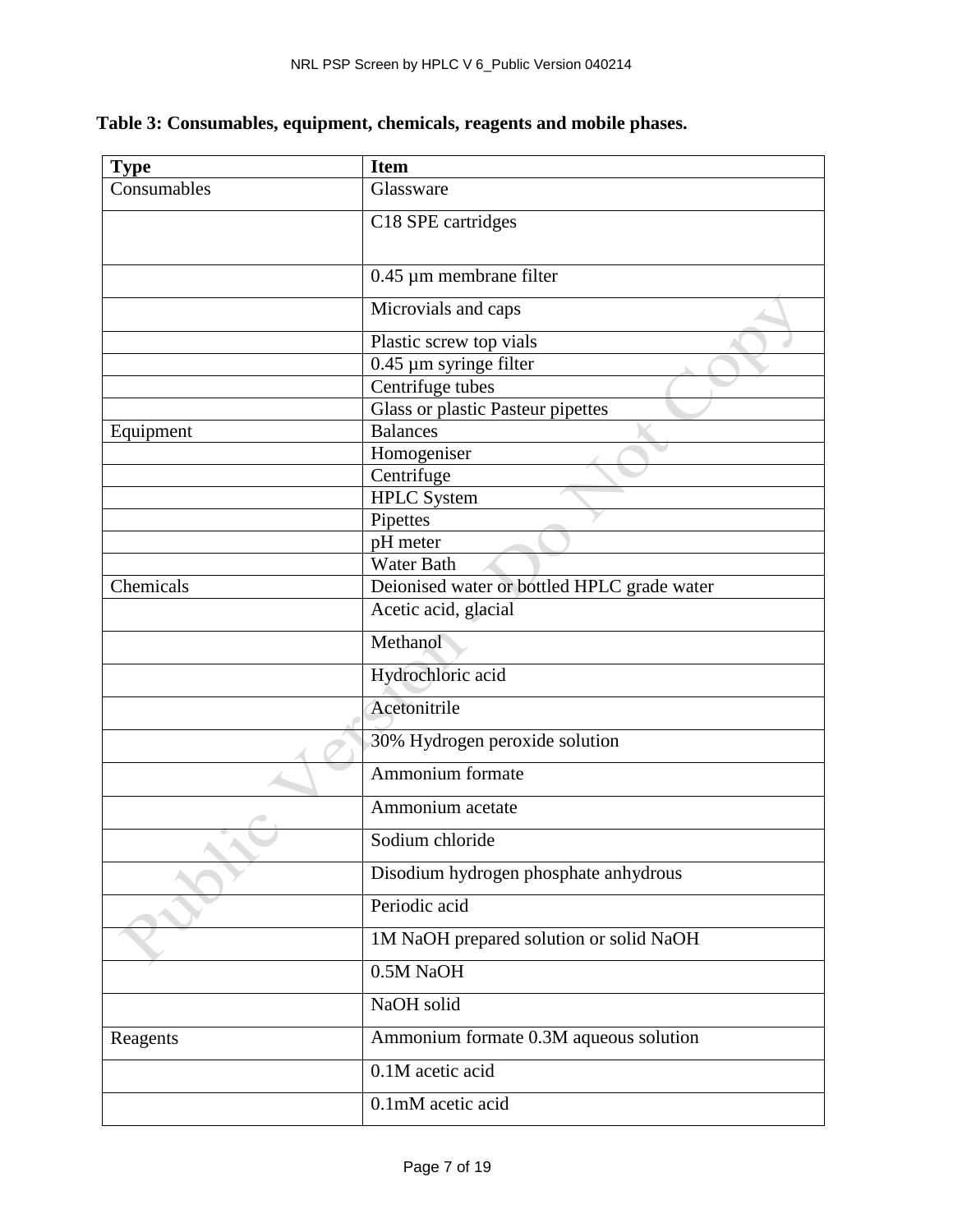| <b>Type</b>                         | <b>Item</b>                                                                                                                                                                                                                      |  |  |
|-------------------------------------|----------------------------------------------------------------------------------------------------------------------------------------------------------------------------------------------------------------------------------|--|--|
|                                     | Hydrogen peroxide 10% aqueous solution                                                                                                                                                                                           |  |  |
|                                     | Disodium hydrogen phosphate $(Na_2HPO_4)$ : 0.3M aqueous<br>solution                                                                                                                                                             |  |  |
|                                     | Periodic acid: 0.03M aqueous solution                                                                                                                                                                                            |  |  |
|                                     | Periodate oxidant                                                                                                                                                                                                                |  |  |
|                                     | Modified periodate oxidant for scallops                                                                                                                                                                                          |  |  |
|                                     | 1M NaOH<br>0.1M NaOH                                                                                                                                                                                                             |  |  |
|                                     |                                                                                                                                                                                                                                  |  |  |
|                                     | Acetic acid: 1% aqueous solution                                                                                                                                                                                                 |  |  |
| Mobile phase                        | Mobile phase A: 0.1M Ammonium formate                                                                                                                                                                                            |  |  |
|                                     | Mobile phase B: 0.1M Ammonium format in 5%<br>Acetonitrile                                                                                                                                                                       |  |  |
| Reference standards<br>(see note 1) | Certified reference standards, including certified reference<br>material (where available) and analytical certified<br>reference toxin standards for at least STX, GTX1,4, NEO,<br>dcNEO, dcSTX, GTX2,3, GTX5, C1,2 and dcGTX2,3 |  |  |

*(1): If certified reference standards are temporarily unavailable, where possible, laboratory reference material (LRM) containing the appropriate toxin analogue(s) must be substituted. Analysis may be undertaken where reference standards or suitable LRM are unavailable, however laboratories, in consultation with the competent authority must consider the impact of the absence of any reference standards in their assessment of the toxicity of the sample.* 

# **7. REFERENCE MATERIAL AND PROCEDURAL BLANK**

- 7.1 If certified reference standards are temporarily unavailable, refer to the UK NRL document, "Analytical Methods: Ensuring Continuity of the Marine Biotoxin Monitoring Programme", for alternative approaches to assuring method performance.
- 7.2 When available, a bulk sample of naturally occurring PSP toxin contaminated material will be used as LRM. Ideally this should contain a number of both Nhydroxylated and non-N- hydroxylated toxins.
- 7.3 The procedural blank consisting of the volume of 1% acetic acid or 0.1M HCl added to the extraction vessel and taken through the extraction procedure.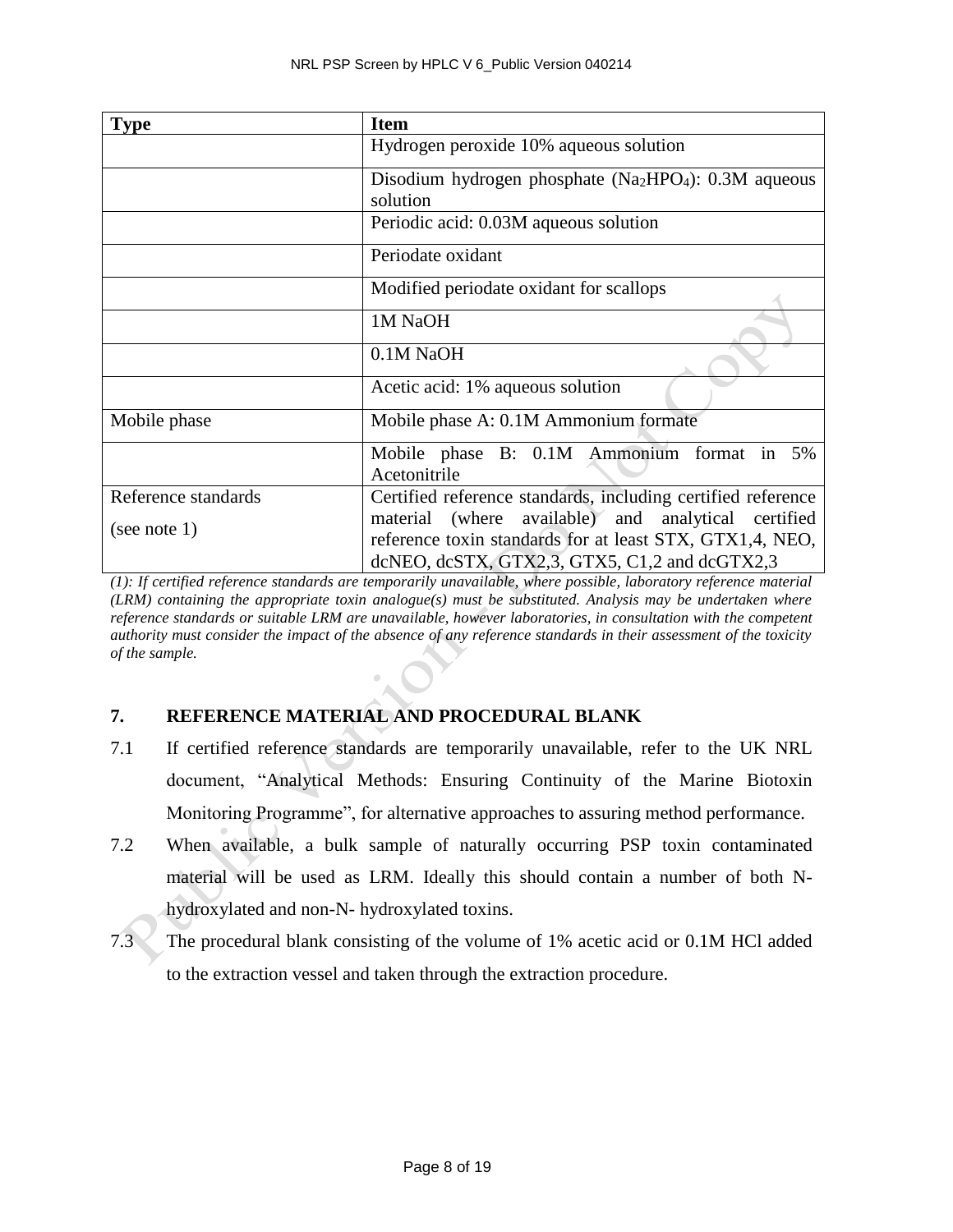# **8. CONTROL CHECKS AND FREQUENCY**

8.1 Each analytical run must contain the appropriate certified reference standards or, (where required), a suitable laboratory reference standard preferably containing Nhydroxylayted and non-N-hydroxylated PSP toxins, a procedural blank and an instrumental blank. The positioning and number of control checks must be appropriate to the batch size of samples being run.

Page 9 of 19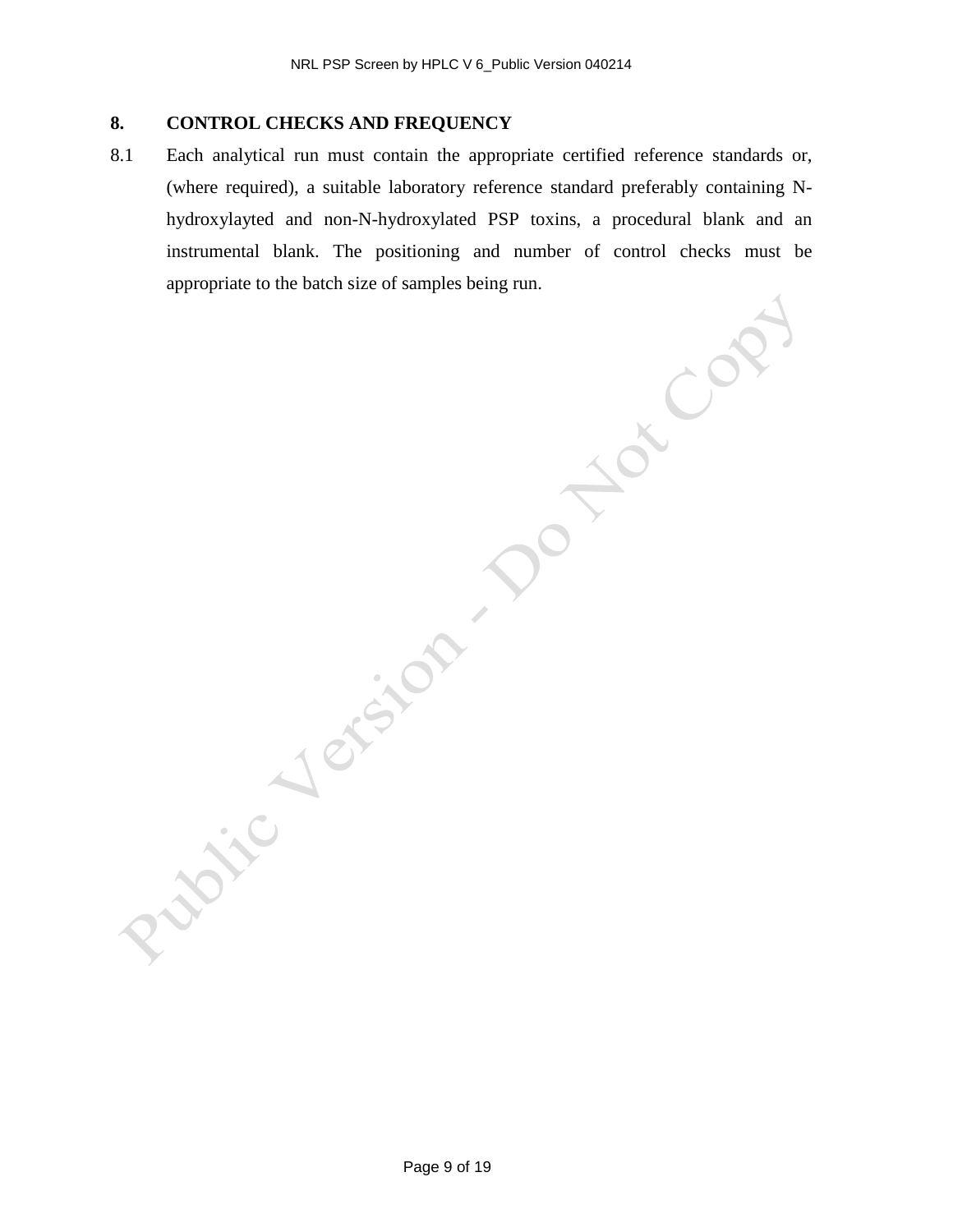# **Table 4: Control checks**

| <b>Control</b>               | <b>Comment</b>   | Criteria                                       |
|------------------------------|------------------|------------------------------------------------|
| <b>LRM</b>                   |                  | To be extracted with every batch               |
|                              |                  | For preparation see sections 8 and 14/15       |
| Control<br>checks<br>for     | <b>Standards</b> | For type of standards see Table 8              |
| standards                    |                  | For preparation of standards see sections      |
|                              |                  | 11&12                                          |
|                              | Number<br>&      | At least 1 level of reference standard         |
|                              | concentration    | (including all of the PSP toxins of interest)  |
|                              | of reference     | individual absolute concentrations<br>at       |
|                              | standards        | equivalent to 1/5 of the 'PSP action limit     |
|                              |                  | (80 μg [STX eq]/100 g) i.e. 16 μg/ [STX        |
|                              |                  | eq $]/100$ g.                                  |
|                              |                  | For GTX 5 this may be $\lt 1/5^1$ of the PSP   |
|                              |                  | action limit (e.g.1.6 $\mu$ g/STX equiv/100g)  |
|                              |                  | 10.5 for calculation of<br><b>STX</b><br>See   |
|                              |                  | equivalence                                    |
|                              | Standards for    | If<br>results<br>assessing<br>semi-<br>screen  |
|                              | semi-            | quantitatively, a minimum of two levels of     |
|                              | quantitation     | reference standards should be running.         |
|                              |                  | These should include a low level standard      |
|                              |                  | individual absolute concentrations<br>at       |
|                              |                  | equivalent to 1/5 of the PSP action limit,     |
|                              |                  | plus<br>higher level<br>a<br>standard<br>(e.g. |
|                              |                  | equivalent to the PSP action limit.            |
|                              |                  | The standards oxidised using a given           |
|                              | Frequency        | oxidant must bracket the corresponding         |
|                              |                  | sample extracts. If over 20 sample extracts    |
|                              |                  | then additional standards should be run.       |
| <b>Instrumental blank</b>    | Water            | For LC Column equilibration; at least one      |
|                              |                  | injection at the beginning of the batch.       |
| Procedural blank             |                  | One per batch (oxidised by periodate           |
|                              |                  | and/or peroxide reagents as required).         |
|                              |                  | Randomly placed within the analytical          |
|                              |                  | batch.                                         |
|                              |                  | This is prepared as described in sections      |
|                              |                  | 7.3.                                           |
| Controls for scallop testing |                  | The LRM, PB, standards and standard            |
|                              |                  | control checks must all be run for the         |
|                              |                  | scallops method. If running both scallops      |
|                              |                  | and non-scallops in one batch, controls for    |
|                              |                  | both methods must be included.                 |

 *1 The relative toxicity (in relation to STX) reported for GTX5 is 0.1 (see EFSA opinion on relative toxicity of saxitoxin analogues), therefore in order to decrease the quantity of primary ampouled standard used the reference standard may be reduced in concentration provided the response exhibits a ≥ 3:1 signal to noise ratio at the concentration equivalent to 1/5 of the PSP action limit.*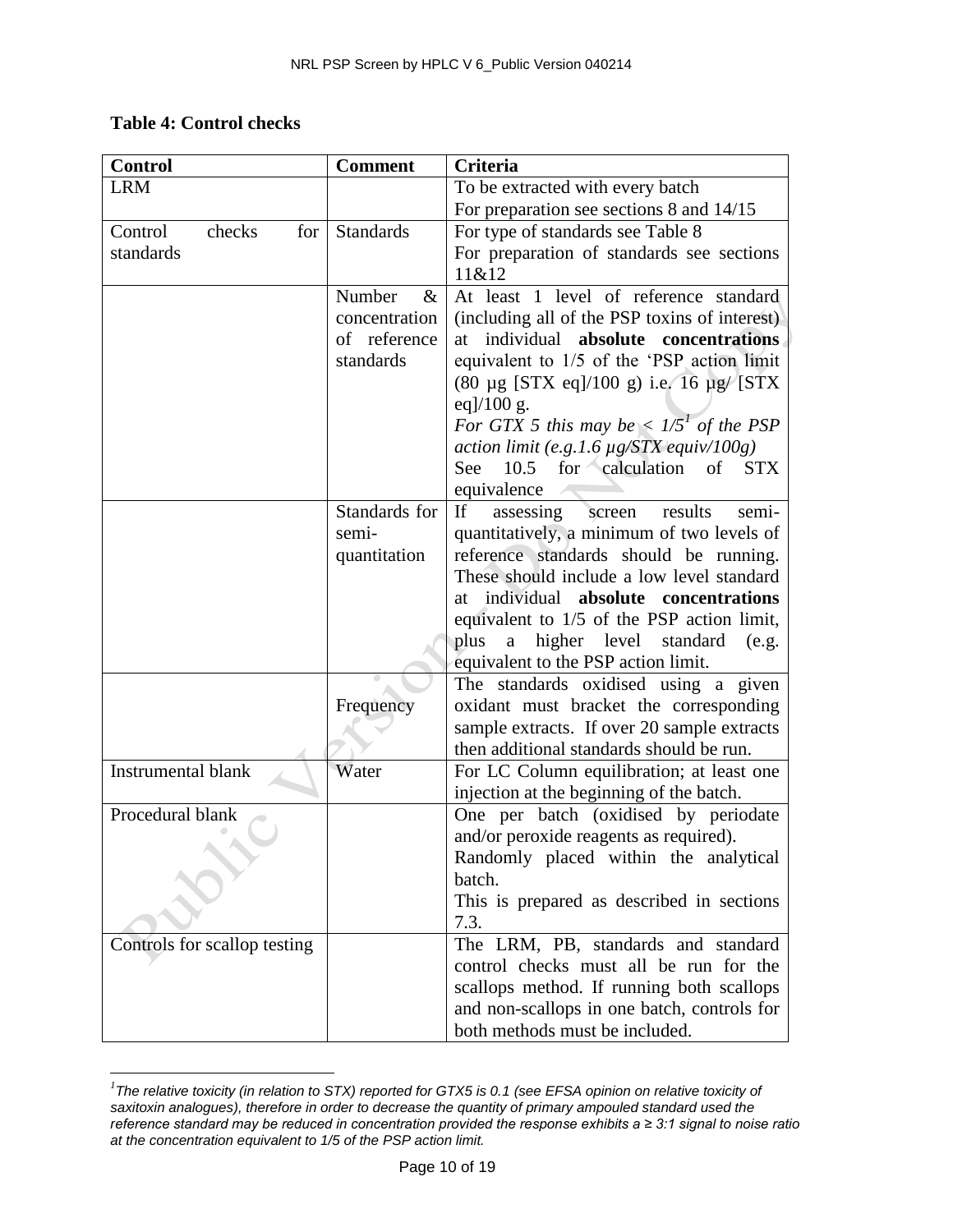#### **9. HPLC PARAMETERS**

| <b>Parameter</b>    | <b>Conditions</b>                                                           |  |  |  |
|---------------------|-----------------------------------------------------------------------------|--|--|--|
| Run time            | Approx 15 minutes                                                           |  |  |  |
|                     |                                                                             |  |  |  |
| Injection           | Up to $100\mu$ L (periodate extracts). Up to $50\mu$ L (peroxide extracts). |  |  |  |
| Volumes             | Dependent upon in-house validation                                          |  |  |  |
| Flow<br>Suggested   | $2 \text{ ml min}^{-1}$                                                     |  |  |  |
| Rate                |                                                                             |  |  |  |
| Suggested           | C18 reversed phase. $150 \times 4.6$ mm id, 5 $\mu$ m                       |  |  |  |
| Column              |                                                                             |  |  |  |
| <b>Guard Column</b> | Same stationary phase as analytical column                                  |  |  |  |
| Detection           | FLD. Excitation = $340 \text{ nm}$ , Emission = $395 \text{ nm}$            |  |  |  |
| Column              | Dependent on in-house validation conditions                                 |  |  |  |
| temperature         |                                                                             |  |  |  |
| Suggested           | 0-5 % mobile phase B in the first 5 min, $5-70$ % B for the next 4 min      |  |  |  |
| mobile<br>phase     | and back to $0\%$ B over the next 2 min then at $0\%$ B for another 3 min   |  |  |  |
| gradient            | before the next injection. This is dependent on in-house validation.        |  |  |  |

The above conditions may be modified if the laboratory can demonstrate equivalent or improved chromatographic performance as compared to that generated by the above conditions and compliance with the minimum performance criteria stipulated in this SOP.

# **10. WORKING REFERENCE SOLUTIONS**

10.1 Standard solutions for routine screening runs are at 1/5 of the regulatory action level i.e. 16 µg STX equiv/100g. The exception is GTX5 which may be prepared at a concentration of 1/50<sup>th</sup> of the AL<sup>1</sup> i.e., 0.002 µg [STX equiv]/mL (this is equivalent to 1.6 µg [STX equiv. /100 g]). The concentrations are based on Toxicity Equivalency Factors detailed in The EFSA Journal (2009) 1019, 1-76 SCIENTIFIC OPINION, Marine biotoxins in shellfish – Saxitoxin group. Additional standards at higher concentrations will be required if assessing screen results semi-quantitatively or may be utilised for assessment of chromatographic performance.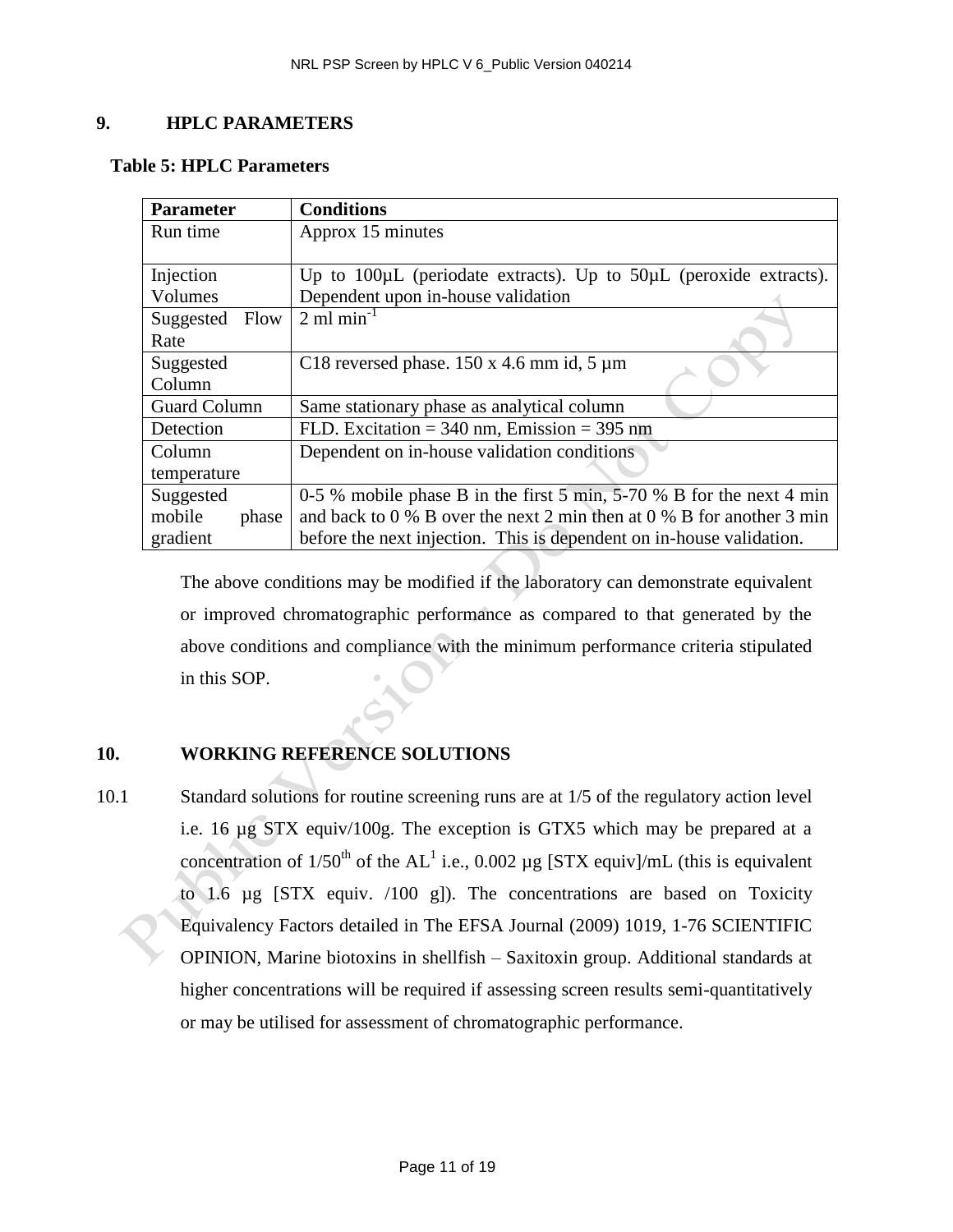#### **Table 6**: **Examples of reference solution mixes**

| <b>Mix   Acetic Acid</b>         | <b>Hydrochloric Acid</b>         |
|----------------------------------|----------------------------------|
| NEO, GTX1,4, dcNEO               | NEO GTX1.4                       |
| $\vert$ STX, dcSTX, GTX5, GTX2,3 | $\vert$ STX, dcSTX, GTX5, GTX2,3 |
| $\vert$ C1,2, dcGTX2,3           | N/A                              |

\*dcNEO may either be incorporated into Mix 1, or run as a separate toxin working standard

10.2 Once prepared the mixes should be stored as recommended by the supplier of the reference standards.

#### **11. PREPARATION OF SAMPLES**

- 11.1 Clean the outside of the shellfish with cold running water, if necessary.
- 11.2 Rinse inside, only if necessary (e.g. the excessive presence of sand or sediment) with fresh, cold running water and drain.
- 11.3 Remove the tissue from the shell with a suitable knife or scalpel and place in a sieve to drain.
- 11.4 Transfer to a blender and blend until homogeneous.

## **12. PREPARATION OF EXTRACTS**

- 12.1 The preparation of acetic acid extracts, sample clean up by solid phase extraction, periodate and peroxide oxidations are as described in the AOAC 2005.06 official method.
- 12.2 The preparation of HCl extracts (samples and LRM) is as detailed in the UK-NRL document "PSP Extraction SOP". For the procedural blank replace the homogenate with 0.1M HCl.
- 12.3 The use of matrix modifier is restricted to acetic acid extracts. Matrix modifier for non-scallop samples is prepared as described in the AOAC 2005.06 official method, omitting the precipitation step if required. For scallop samples, the same oyster modifier is used for the samples, but a separate matrix modifier prepared from blank scallop tissue is to be used for standards, as described in Turner and Hatfield, 2012.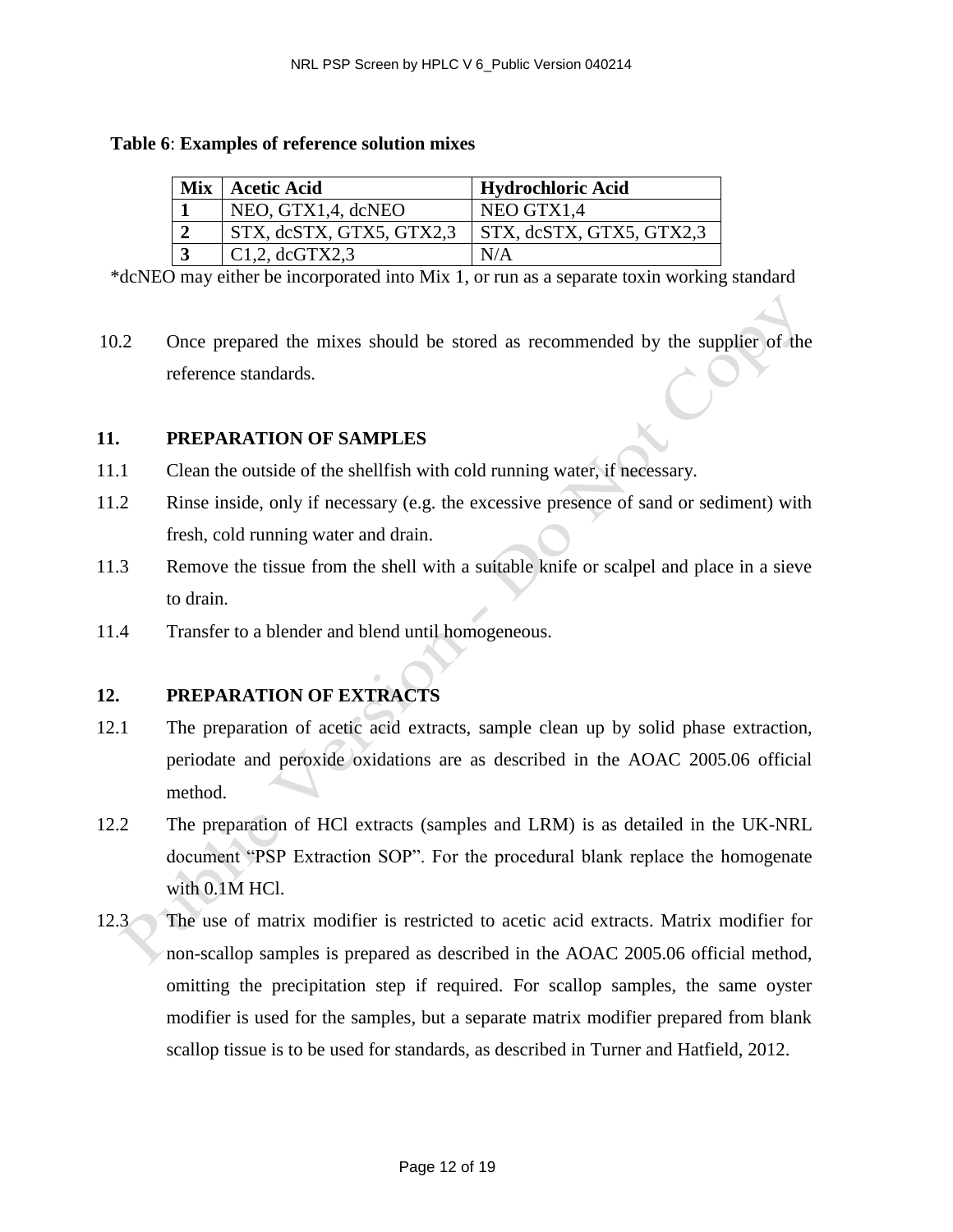## **13. SAMPLE CLEAN-UP BY SOLID PHASE EXTRACTION**

- 13.1 Sample clean-up for non-scallop samples using SPE C18 cartridges is as detailed in Section F of AOAC 2005.06 official method.
- 13.2 For scallops, if the modified scallops method is used, then the procedure detailed in Turner and Hatfield (2012) is to be followed.

#### **14. PERIODATE OXIDATION**

- 14.1 Periodate oxidation is as detailed in Section H(a) of AOAC 2005.06 official method.
- 14.2 Periodate oxidation for scallop samples using the modified periodate reagent is as detailed in Turner and Hatfield, 2012.

#### **15. PEROXIDE OXIDATION**

15.1 Peroxide oxidation is as detailed in Section H(b) of AOAC 2005.06 official method.

# **16. ROUTINE PROCEDURE FOR THE ANALYSIS OF SAMPLE EXTRACTS, CONTROLS AND RECOVERIES**

- 16.1 Carry out periodate oxidation procedures on all samples, standard mixes and controls (LRM and procedure blank). For some matrices, peroxide oxidation may also be required as defined by individual laboratory SOPs. If so, carry out peroxide oxidation on all required samples, standard mixes and controls.
- 16.2 For scallop samples, the appropriate method should be used following method verification. If using the refined scallops method, the modified periodate oxidation procedure should be used for all samples, standard mixes and controls (as above). Note that scallop matrix modifier should only be used in the standards, with oyster modifier used for all other samples and controls.

#### **17. HPLC ANALYSIS**

17.1 Proceed with HPLC analysis in accordance with each test laboratories HPLC instrumentation procedure.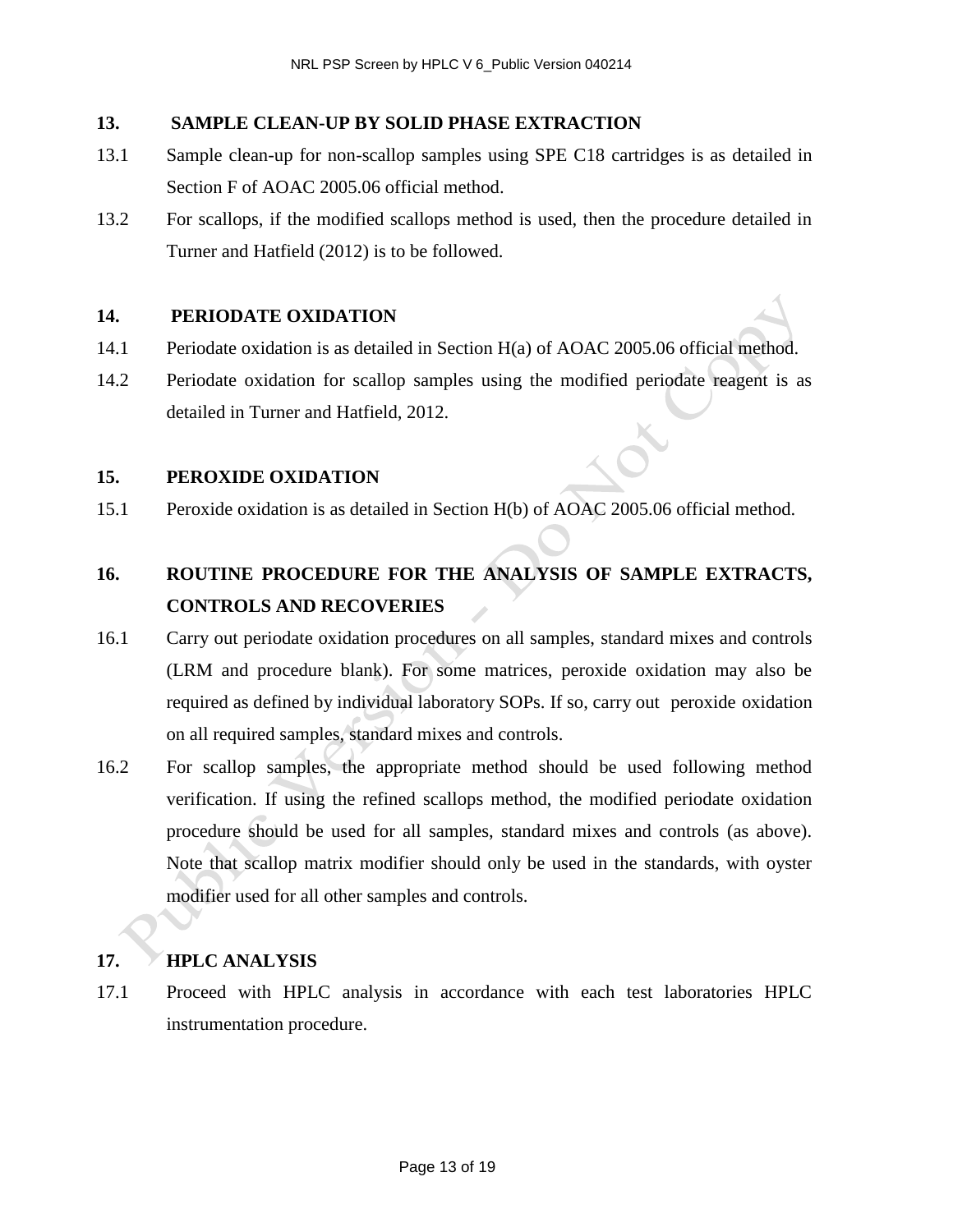#### **18. QUALITY ASSURANCE AND SAMPLE ANALYSIS**

18.1 Retention time stability

The retention time drift within the run must be  $\leq \pm 2.5\%$ .

18.2 Procedural blank

The chromatogram should ideally be clear of any contamination peak with a signal to noise ratio  $\geq 3$  at the toxin retention times.

18.3 LRM

The following applies to the interpretation of the quality of the chromatogram of the laboratory reference material (LRM):

- The toxin peaks are identified in the LRM by comparing the match of the retention times with those expected of the standard reference solution (as determined at each individual test laboratory).
- The area responses for the peaks of interest (depending on the toxin content of the LRM) must be recorded on a suitable Shewhart chart. Calculated ratios for the main/target peak of each relevant toxin plotted on the charts and must fall within  $\pm 3$ standard deviations (SD).
- Clear procedures must be specified for values falling outside of the action and warning limits.
- If running the separate scallops method, separate Shewhart charts must be used for control of the refined scallops screening method.

18.4 Interpretation of reference standard chromatographic data

The quality of the chromatogram of the reference standard is assessed by the following:

- Where there is just one oxidation product for a particular toxin (e.g., STX), the ratio between the height of the oxidation product signal response to the height of the signal response of background noise of the baseline (s:n) for the main/target peak should be a minimum of 3:1 at toxin concentrations of at least 1/5 the action limit.
- Where there is more than 1 oxidation product (Annex 1), the oxidation product of the main/target peak should demonstrate a s: n ratio  $\geq$ 3:1 at toxin concentrations of at least 1/5 the action limit.

Additionally, the "most significant" secondary peak must also be detectable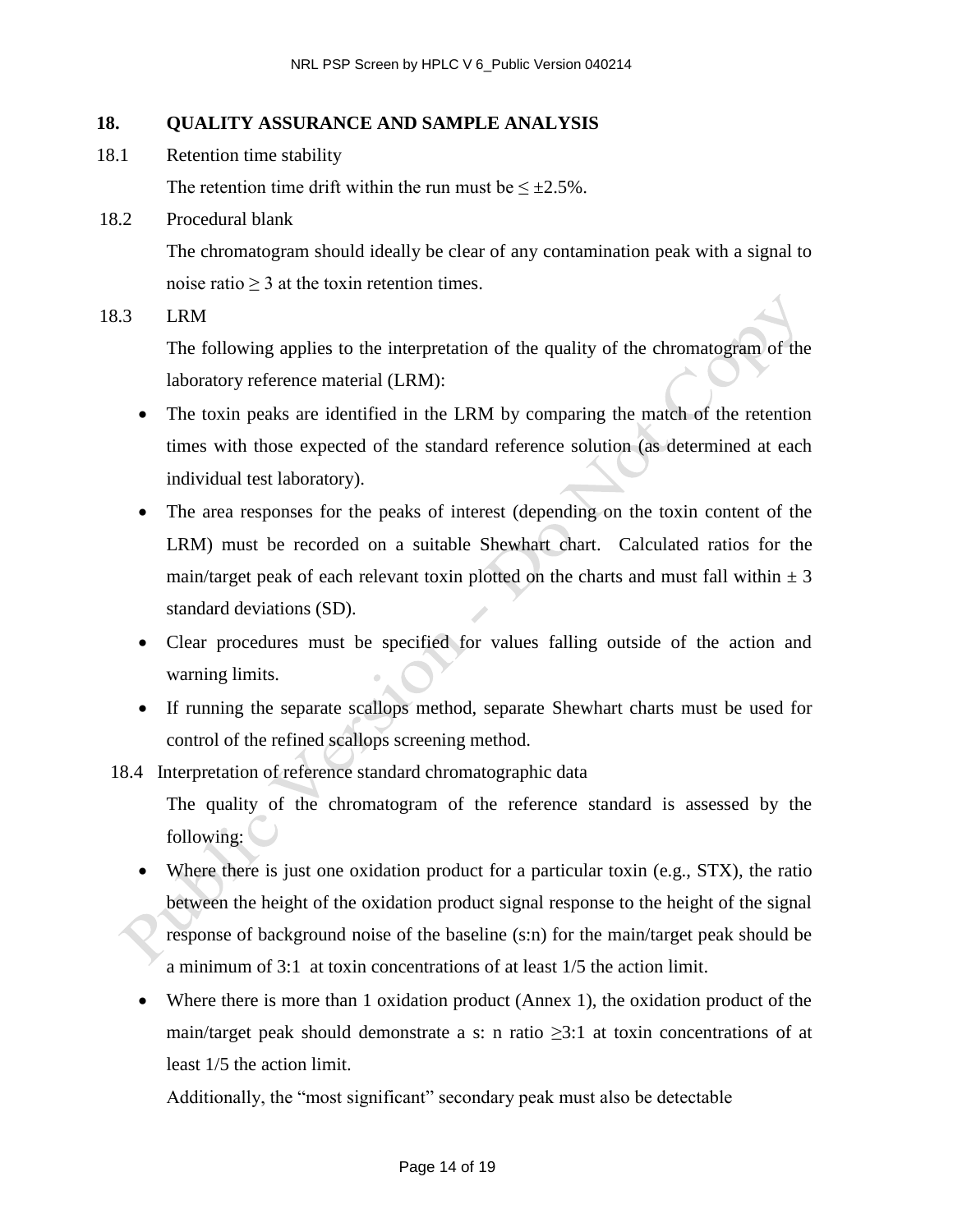- Sample chromatograms which indicate the main/target peak for each toxin are given in Annex 1.
- The same approach is to be used for all standards oxidised for both scallop and nonscallop samples.

#### **19. DATA ANALYSIS**

#### **19.1 Interpretation of sample chromatographic data**

Providing the HPLC run has been deemed acceptable; to determine if the sample contains PSP toxins the following procedures apply for both scallop and non-scallop samples:

 For the positive identification of a target/main toxin peak, the ratio between the height of the toxin signal and the height of background noise of the baseline (s:n) for the main/target peak must be 3:1 or greater. For toxins where there is more than one oxidation product the secondary peak must be detectable (where the s:n of the main peak would indicate a detectable secondary peak should be present).

#### **19.2 Semi-quantitation of screen results**

- A minimum of a two-point calibration is constructed for each toxin based on the low and high level standards analysed during the instrument sequence. Peak area responses from toxin oxidation product peaks identified in sample chromatograms are to be compared against the calibration gradients.
- Each peak is assessed against the response factor calculated for the toxin with the highest toxicity equivalence factors (TEF) and/or lowest fluorescence response factor (**Table 7**).
- Each toxin peak is semi-quantified in terms of µg STX eq/kg, with all peaks (**Table 1**) summed to give an estimated total STX eq/kg.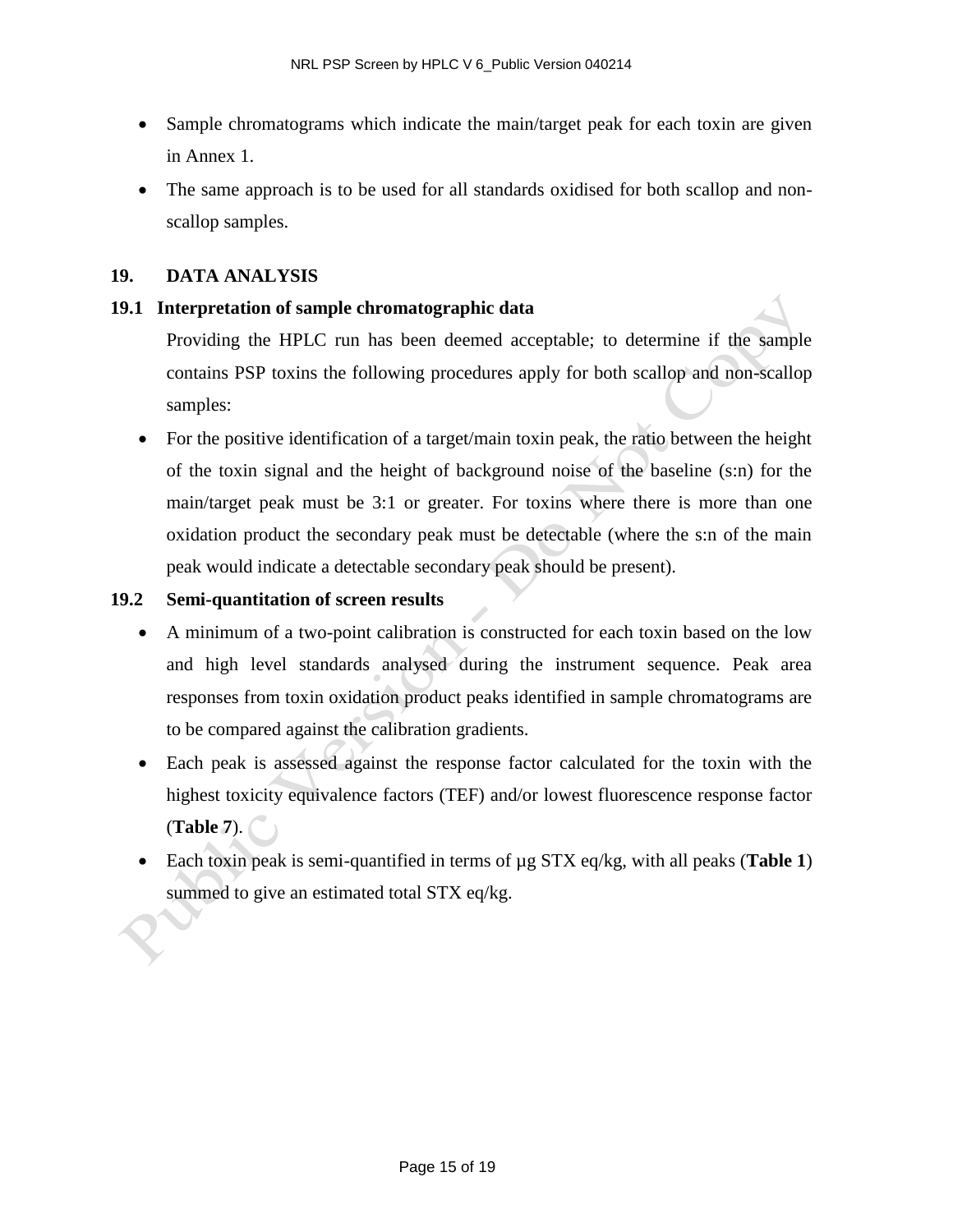**Table 7.** Chromatographic peaks detected by pre-column oxidation LC-FLD following the analysis of commercially-available PST CRMs showing main peaks used for semiquantitation.

| Peak number                 | Potential toxins        | Semi-quantified against |  |
|-----------------------------|-------------------------|-------------------------|--|
|                             | dcGTX2&3                | dcGTX2&3(Mix 3)         |  |
|                             | GTX1&4*, dcGTX2&3, C3&4 | GTX1&4 (Mix 1)          |  |
|                             | NEO, dcSTX              | Peak not used           |  |
|                             | C1&2                    | $C1&2$ (Mix 3)          |  |
|                             | dcNEO*, dcSTX*          | $dcSTX$ (Mix 2)         |  |
| 6                           | NEO*, dcSTX             | $NEO$ (Mix 1)           |  |
|                             | GTX2&3*, GTX1&4         | GTX2&3 (Mix 2)          |  |
|                             | GTX5                    | GTX5 (Mix 2)            |  |
|                             | STX*, NEO               | $STX$ (Mix 2)           |  |
| *Primary quantitative peaks |                         |                         |  |

**Figure 1** Example chromatogram of standard containing each of the commercially available toxins, highlighting peak numbers referenced in Table 1.



## **19.3 Use of screen results**

- Screen positive samples may either be progressed directly to full quantitation, or further assessed with the semi-quantitation approach
- Samples showing semi-quantified PSP at levels  $\geq 400$  g STX eq/kg should be progressed to full quantitation.
- Samples showing semi-quantified PSP at levels  $< 400 \text{ g STX}$  eq/kg may be reported as  $\leq$  0.5 MPL.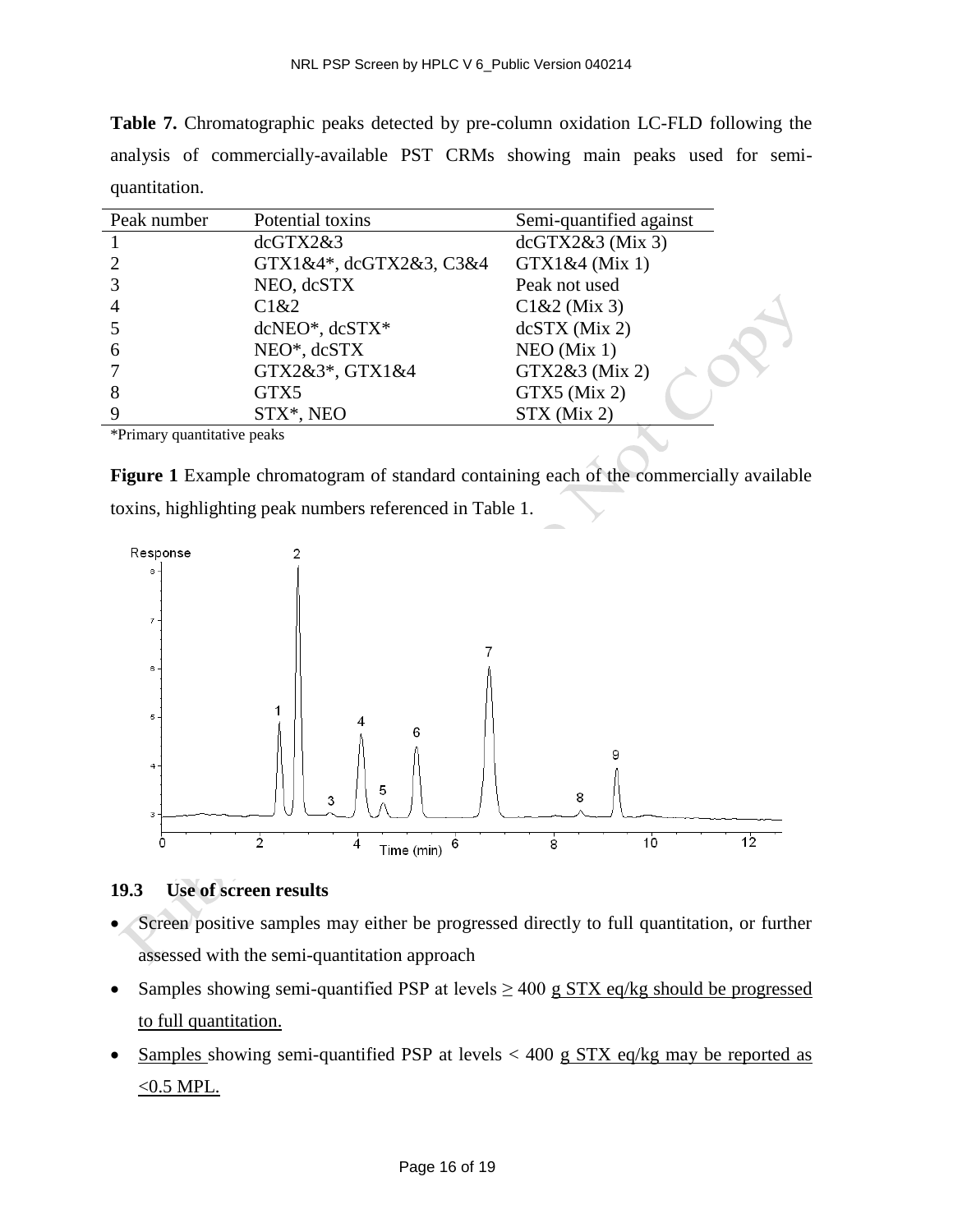#### **20. REFERENCES**

- The EFSA Journal (2009) 1019, 1-76 SCIENTIFIC OPINION, Marine biotoxins in shellfish – Saxitoxin group, Scientific Opinion of the Panel on Contaminants in the Food Chain (Question No EFSA-Q-2006-065E) Adopted on 25 March 2009
- Lawrence et al 2005. AOAC Official Method 2005.06. Quantitative Determination of Paralytic Shellfish Poisoning Toxins in Shellfish Using Prechromatographic Oxidation and Liquid Chromatography with Fluorescence Detection.
- Regulation (EC) No 853/2004 of the European Parliament and of the Council of 29 April 2004 laying down specific hygiene rules for food of animal origin. Official Journal of the European Union L226/22
- Regulation EC 2074/2005 laying down implementing measures for certain products under regulation EC No 853/2004 of the European Parliament and of the Council and for the organisation of official controls under Regulation (EC) No 854/2004) of the European Parliament and of the Council and Regulation (EC) No 882/2004 of the European Parliament and of the Council, derogating from Regulation (EC) No 852/2004 of the European Parliament and of the Council and amending Regulation (EC) No 853/2004 and EC No 854/2004 Official Journal of the European Union L338/27
- Turner, A.D. and Hatfield, R.G. (2012) Refinement of AOAC Official Method 2005.06 Liquid Chromatography-Fluorescence Detection Method to improve performance characteristics for the determination of paralytic shellfish toxins in king and queen scallops. J. AOAC International. 95(1): 129-142
- Supplemental Information for PSP Toxin CRMs. Do not use the toxicity equivalence factors stated in this document.
- Calibration solutions of paralytic shellfish poisoning (PSP) toxins
- Certificates of analysis for PSP toxins
- UK-NRL PSP Extraction SOP
- UK NRL Analytical Methods: Ensuring Continuity of the Marine Biotoxin Monitoring Programme.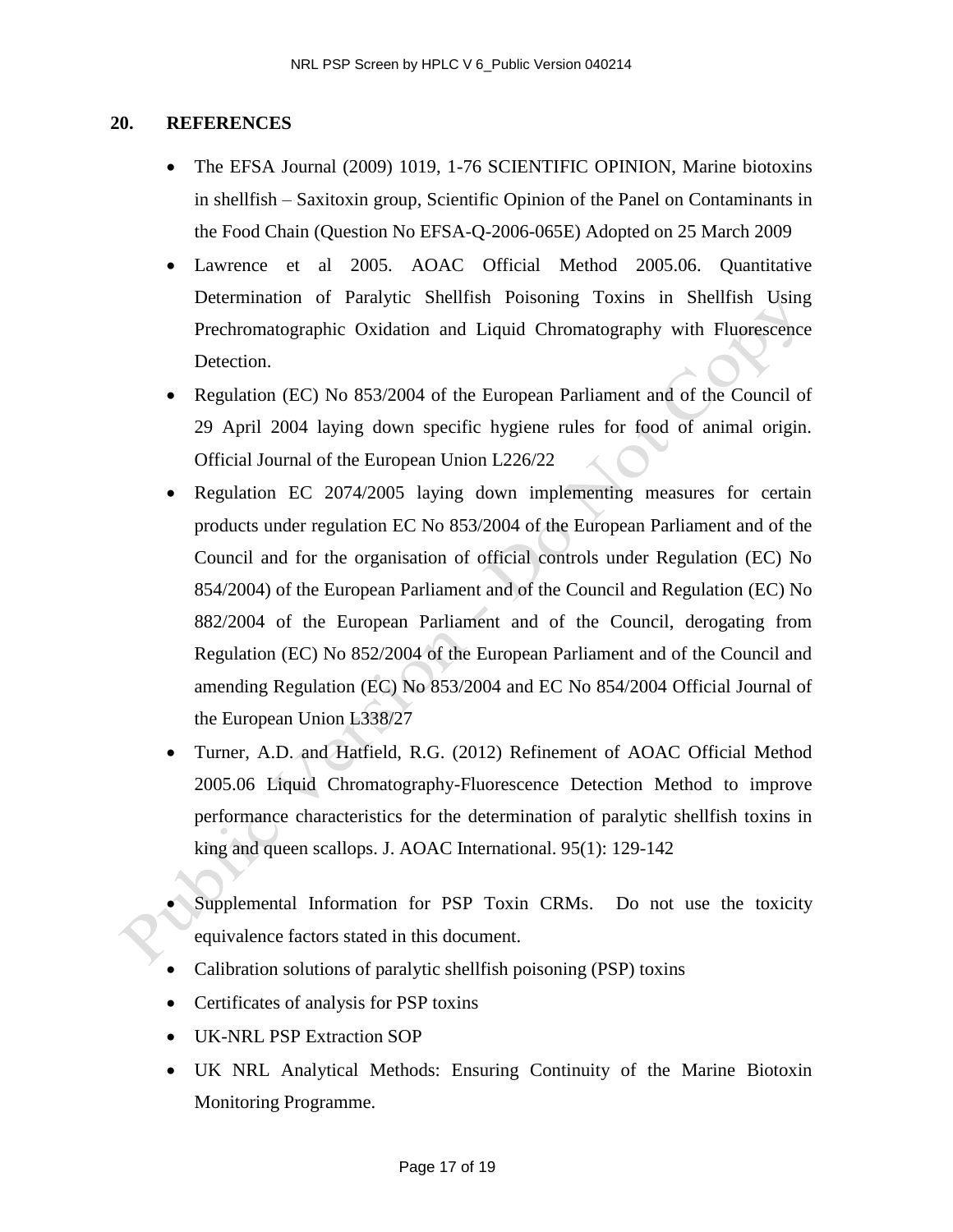#### **ANNEX 1: Sample chromatograms (Concentrations have been increased to ensure all oxidation products are visible)**

(a) Periodate oxidation of hydroxylated toxins (Mix 1)



(b) Peroxide oxidation of non-hydroxylated Toxins (Mix 2)



(c) Peroxide oxidation of non-hydroxylated toxins (Mix 3)